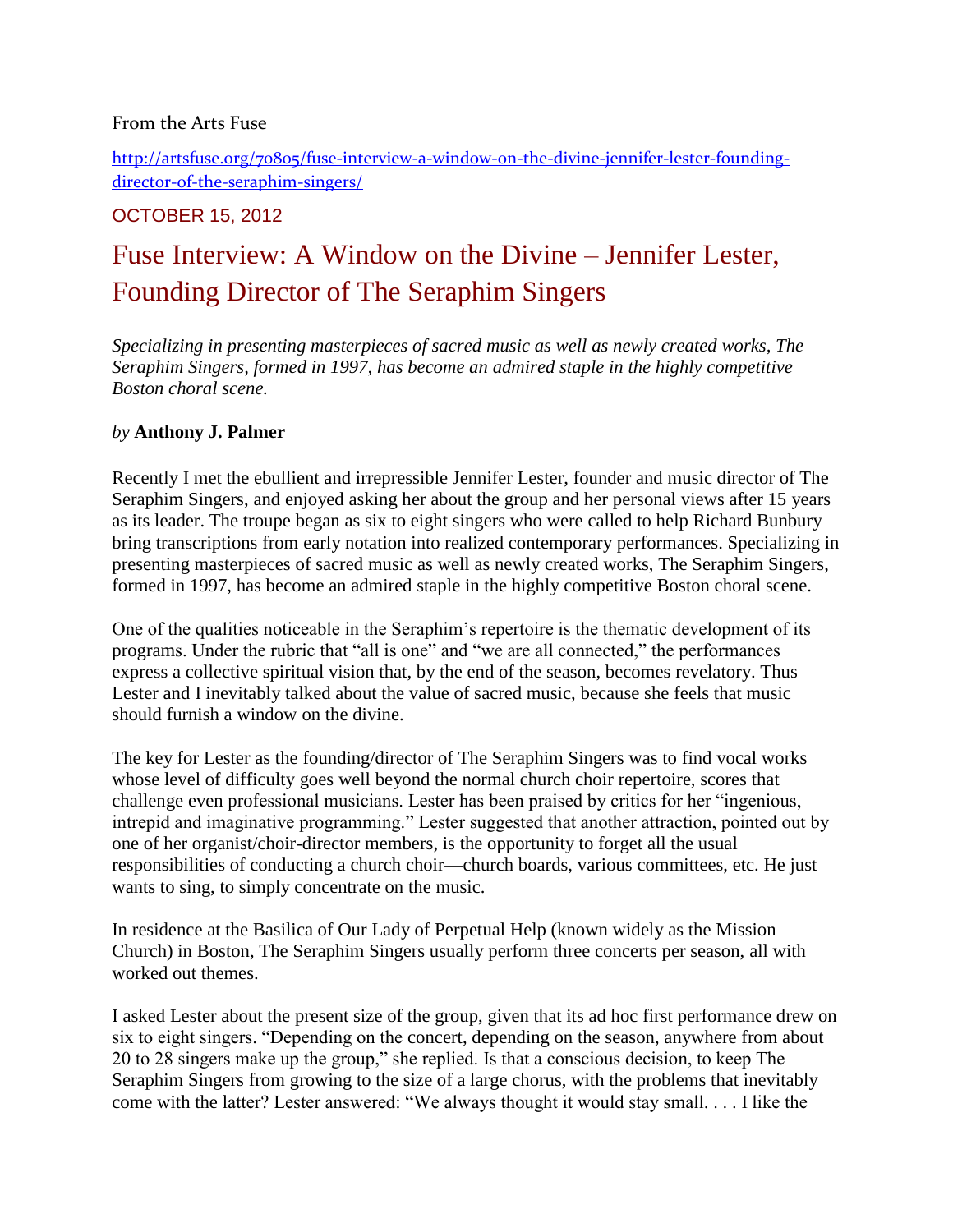small thing, I like the repertoire we do . . . it's definitely a niche market, but we do what we like to do and to share it [with audiences]. It's what we do with sacred music in sacred spaces with a particular emphasis on contemporary music."

Because the voice is such a flexible instrument, many different choral styles are possible. From a straight tone to moderate vibrato, from deeply resonant sounds to light airy tone, the conductor has a variety of choices. Of course, specialized repertoire requires a certain sound, particularly Renaissance music that was originally sung with boys' unchanged voices. I'm always interested in what individual conductors have to say about their approach to the choral medium relative to tone quality. With some hesitation to put herself into a category, Lester talked about what school she favors: "I like a fairly straight tone, I've worked with boy choirs, and you can get a fairly straight tone; a lot of singers know how to do it; it's not strange [to them]."

We discussed some of the English choirs and the differences within their tradition as well as the German boys choir sound. I mentioned Robert Shaw and his approach of melding voices together rather than aiming for a preconceived sound. I compared that to the minimal vibrato tone, such as the West Coast Roger Wagner sound that is emulated by his musical progeny. Lester developed the idea, "I would say that if I picked a couple of American people to emulate, it would be Philip Brunelle, and it would definitely be more of the sound that I have in my head [in trying to obtain] a cleaner sound." "For that reason," she concluded, "I tend to go back and forth between singing in mixed quartets . . . and singing in sections. Quartets totally help the tuning but in [sections, that] helps the blend." We agreed that singers hear each other more easily when standing within a section.

Seraphim Singers usually rehearse two and a half hours per week and plan to have about eight rehearsals per concert. Dealing with professional musicians carries the assumption that they will come prepared. Lester responded with a qualification: "They're supposed to. The people who are good musicians tend to rely on their sight reading skills, and then there are people who are very conscious of not wanting to be the weak link—and they're the ones who will put in the [time and effort to be prepared]."

Most musicians have their favorite works; conductors especially enjoy the demands of certain compositions. Lester was quick to come up with faves. "Duruflé *Requiem* is definitely at the top of the list and the *St. John Passion* (of J. S. Bach). Of course, normally that would not be a Seraphim thing because it's big, but we combined with my church choir at the time. It was a dream that I've had for some years. The combined choruses did the chorales together, the big choruses at the beginning and the end, and a couple of the simpler [sections]. We had a great cast, we had a marvelous Evangelist, Mark Sprinkle, and all the aria solos were taken out of the Seraphim personnel, which was great because everyone got an aria or part . . . and I had such a variety of voices that I could really cast according to type."

The nature of a small group dictates that each person has to be highly independent. I asked about Lester's approach to auditions. "Usually what I do in the audition process," she explained, "I vocalize them first, so that they [relax] and [I can] get an idea of their range, their color, and their basic sound. To them it's a warm-up. I have them do a prepared piece . . . I always get into sight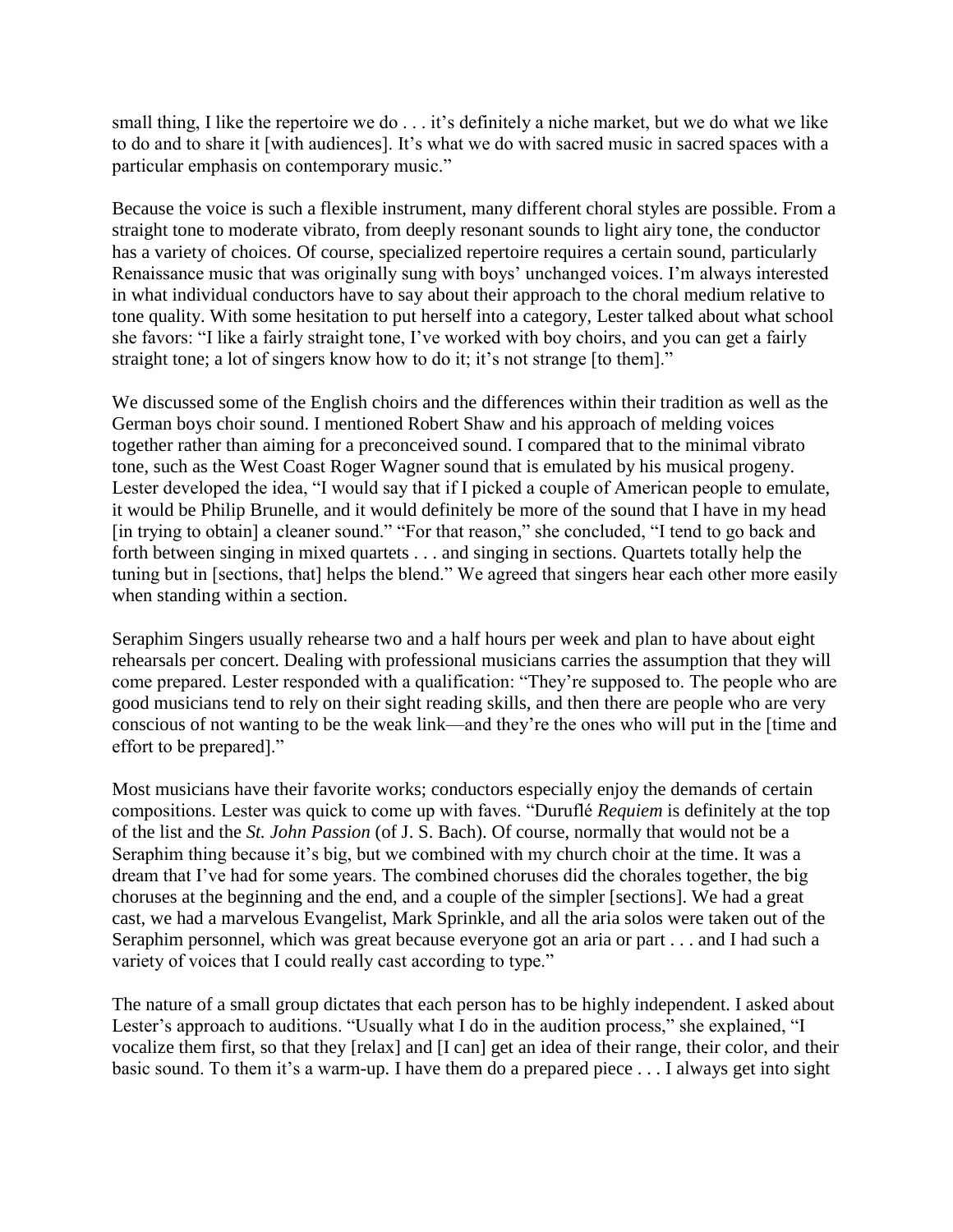reading . . . along the lines of a Palestrina mass. If they can hold a part in sixteenth-century polyphony, that's a pretty good sign."

For many musicians music became an imperative in their lives after an epiphany. When and how did Lester make that decision?

"Well, my Mom in particular had gotten [lessons on] piano when she was younger," she recalled, "but later gave it up. She was a firm believer in arts education for us (myself and my sister). I remember, when I was probably four or five, she put us in dance school. Fortunately for us, our instructor was one of the surviving direct descendants from the Isadore Duncan school of dance, which is very much music centered. So we did dance, my sister and I, a lot of interpretative dance, a lot of stuff from the classics. Without knowing it, that was when I was first introduced to real improvisation, because she would come up with a scenario or a story to dance out and the pianist would also be improvising the music, snatches of the classical [repertoire] as well as straight improvisation, and I didn't figure it out till years later. The neat thing about that was that it was before I started taking piano lessons, around seven."

And what influence did it have on her style of conducting? "I was already getting a start on the idea that music and self-expression go together," Lester insisted. "Dance is easy because there is not a lot of technique involved. You know, you just move, and that's what I tapped into. I think that's one thing that's important in my conducting, expressively, and tapping into making an emotional and expressive connection with music."

"Then I started piano at seven and did oboe in high school. As every kid does, along about the end of the grades [boredom sets in], and my mother said, 'Well, you could try organ', and I said Oh! That's a cool idea. My Mom's church had a graded choral program. They had a big, threemanual Austin and somebody who knew how to play it. I used to love going to the Christmas pageant and seeing that, so I started organ playing and I didn't look back after that." Lester received a bachelor's degree in organ with honors from the New England Conservatory, was a Fulbright scholar, which enabled her to study organ at the Academy of Music in Vienna, and went onto attain a master's degree in conducting from Yale University.

The Seraphim Singers is also noted for performing contemporary works and commissioning numerous new works. Elliott Gyger has been a staple in the Seraphim concerts over the years, but Eric Sawyer, Margaret McAllister, Julian Wachner, and James Woodman are among those whose works have received premieres by the group. When asked about successes and failures (we all have those), Lester remembered Gyger's *The Temptation* (of Christ) *in the Desert* posing peculiar problems because of its difficulty. She was on the verge of putting the work off for a later concert when the group members insisted they were ready. The composer and wife sang in the concert, and the final performance, for Lester, was worthy of the applause it received.